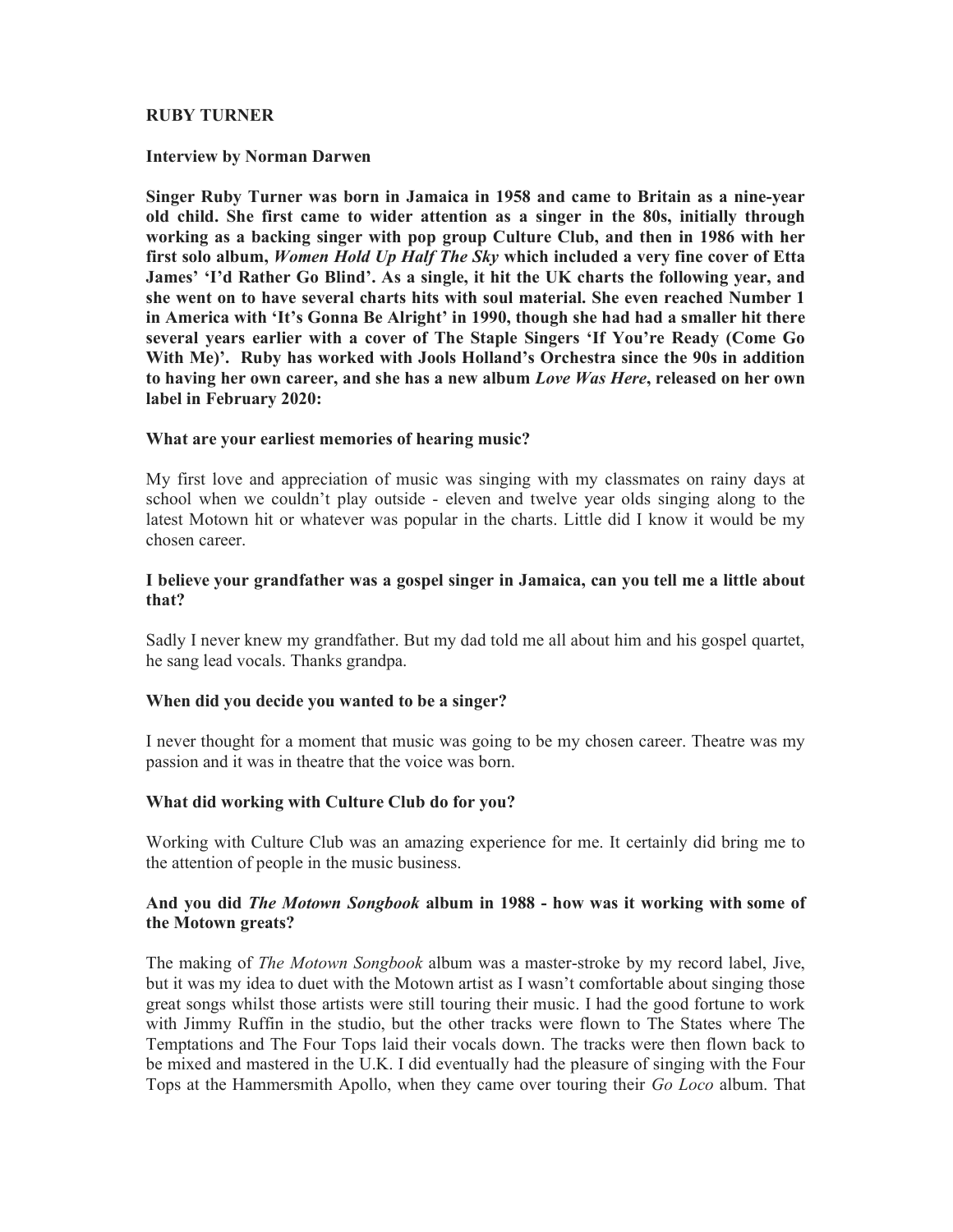was quite special. (Ruby probably means the *Indestructible* album The Four Tops recorded in 1988 and which contains the hit 'Loco In Acapulco'.)

## You worked with blues label Indigo Records in the mid-90s; that really brought you to the attention of the British blues scene…

I signed to Indigo in the mid 90s and recorded two blues albums, Guilty (1996) and Call Me By  $My$  Name (1988). Del Taylor was the label owner. He was Alexis Korner's manager so we knew each other and had a good working relationship. I did enjoy stepping into the blues world, and working with musicians like Norman Beaker and Zoot Money, these were great British blues men. Making those albums gave me a chance to tour Europe, playing at some fabulous blues festivals.

## You spend a lot of time touring with Jools Holland & His Rhythm & Blues Orchestra How did you meet up and begin working with him?

I met Jools in the early 90s. Our first show was an event at the Metropole Hotel in Birmingham. I was invited to sing with the big band through his management and my agent. The rest is history, as they say. We've had the best musical collaborations and a friendship that's lasted to this day. Jools Holland is a music aficionado. He's a music lexicon on the blues, boogie-woogie, and gospel, to name but a few genres. He serves the music and it's served us all well.

## Do you anv any particular special moments working with Jools?

There are so many memorable moments working with Jools Holland and the orchestra. We've toured the world twice - playing Sydney Opera House, The Royal Albert Hall in London, the pyramid stage at the Glastonbury festival, the Queen's Golden Jubilee (Ruby has sung for the Queen and has been awarded an M.B.E. – a honour that the Queen bestows - for services to music). So many other wonderful venues and concerts. I'm totally blessed and privileged to be working with this amazing man.

### You mentioned Alexis Korner earlier…

My friendship with Alexis Korner I'll always treasure. He was so very kind. He played my very first single on BBC Radio 1 when he had the Sunday evening show. Then he came to see me perform at Dingwalls in Camden in north London. We met after the show and we got on together really great. He had such big plans for us to work together. I did a few shows in Europe and celebrated the 25th anniversary of the renowned Marquee Club in London back then. I miss him very much.

### When and why did you set up your own record label, RTR?

RTR was set up in 2005. It was time to go it alone. I waited a long time and tried to get another record deal but that seemed impossible as the industry was changing and the deals were just not forthcoming. It was the best move I ever made to set up my own label. Taking control of my life, it seemed, was most empowering. It was hard work but satisfying being in control of my work and my career.

### Tell me the background to the new album, Love Was Here...